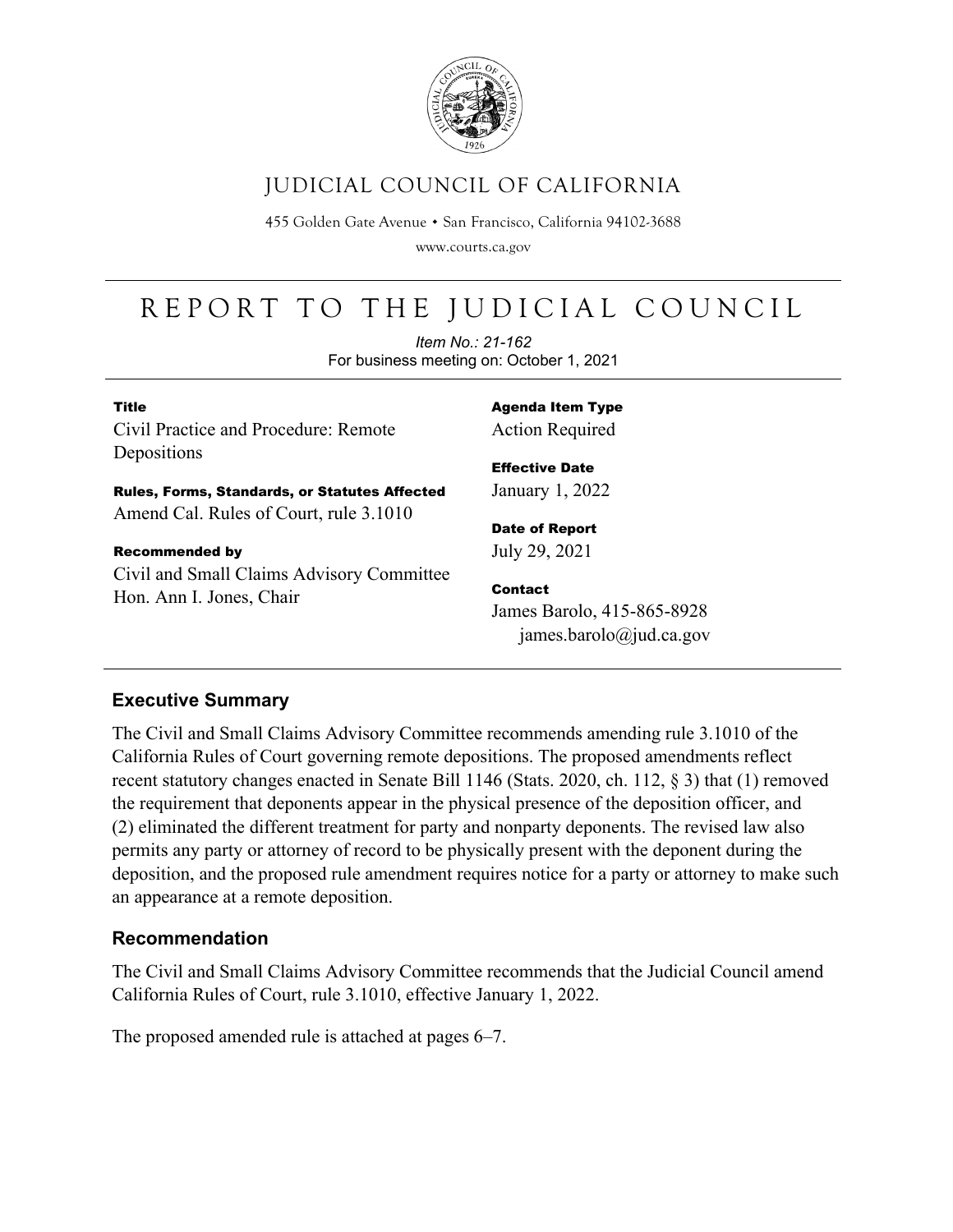#### **Relevant Previous Council Action**

In April 2020, as part of the emergency rules of court adopted in response to the public safety concerns raised by the COVID-[1](#page-1-0)9 pandemic, the Judicial Council adopted emergency rule  $11<sup>1</sup>$ which provided that the deponent "is not required to be present with the deposition officer at the time of the deposition." In September 2020, the California Legislature passed, and the Governor signed, Senate Bill 1146 (Link A), which took effect immediately. Among other modifications, SB 1146 changed Code of Civil Procedure section  $2025.310$  $2025.310$ , which regulates the conduct of depositions. SB 1146 deleted the prior provisions of section 2025.310 that, with certain limitations, allowed for remote depositions and replaced them with language from emergency rule 11. Thereafter, emergency rule 11 was repealed by the Judicial Council.

#### **Analysis/Rationale**

Senate Bill 1146 made several substantial changes to section 2025.310. The law previously treated party deponents and nonparty deponents differently—party deponents had to appear in person at a deposition, while nonparty deponents could, by court order for good cause, appear remotely so long as in the presence of the deposition officer. The Legislature eliminated those differences and added provisions that the deponent or deposing party may elect that the deposition officer attend the deposition and swear in the witness from a different location than the deponent. Additionally, subject to existing law on protective orders, any party or attorney of record may now be physically present with the deponent—thus eliminating from the statute the express provision that the nonparty could appear remotely from all others if good cause was shown. The amended law also makes clear that the provisions allowing the deposition officer and other participants to appear remotely do not waive any other requirements regarding the time, place, or manner of conducting a deposition. Finally, the new law contains a provision clarifying that the law does not change who may lawfully serve as a deposition officer under California law.

To address the amendments to section 2025.310, the committee recommends making the following amendments to rule 3.1010:

- To eliminate the different treatment of party and nonparty deponents in current rule 3.1010, the recommendation deletes subsection (d) and makes subsection (c) applicable to all deponents.<sup>[3](#page-1-2)</sup>
- Since section 2025.310 allows the deponent to have the deposition officer attend the deposition in a different location, the recommended proposal also deletes the requirement that deponents be in the presence of the deposition officer in rule 3.1010(c) and instead

<span id="page-1-0"></span><sup>&</sup>lt;sup>1</sup> All further rule references are to the California Rules of Court unless otherwise noted.

<span id="page-1-1"></span><sup>&</sup>lt;sup>2</sup> All statutory references are to the Code of Civil Procedure unless otherwise noted.

<span id="page-1-2"></span><sup>&</sup>lt;sup>3</sup> The elimination of different subsections for party and nonparty deponents presented some confusion as to whether party deponents could elect to appear remotely under subsection (b), which currently applies to any party. To eliminate such confusion, the committee recommends that subsection (b) of the amended rule be directed to "any party, *other than the deponent*, . . . ."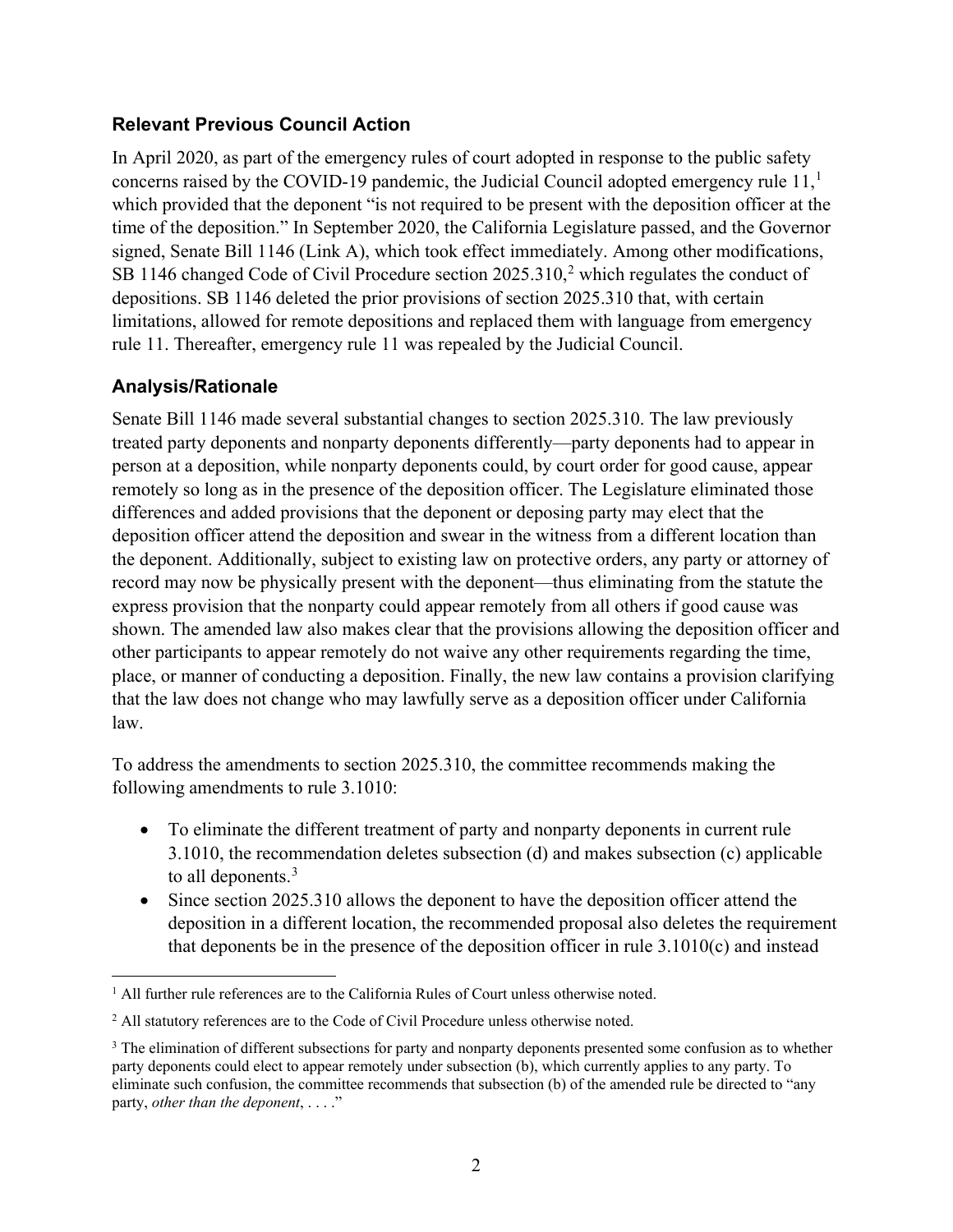obligates deponents to appear "as required by statute or as agreed to by the parties and deponent."

- To address the provision of revised section 2025.310 that permits a party or attorney of record to be physically present with the deponent, the amended rule adds a requirement to subsection (a)(3) that any party or attorney of record intending to appear in the physical presence of the deponent at a deposition that is taken remotely must provide written notice of such attendance at least five court days before the deposition.<sup>[4](#page-2-0)</sup> However, the deponent's attorney is expressly exempt from the new notice requirements under the proposal.
- The recommended proposal also replaced or added language in the rule to mirror the statute. The proposed rule now includes the phrase "or attorney of record" after any mention of "party" and uses "physically present" instead of "personally present."
- The recommendation retains current subsection (e) of the rule, allowing the court to make other orders, as appropriate, in specific cases. A similar provision is also present in amended section 2025.310(c).

#### **Policy implications**

Rule 3.1010 and section 2025.310 concern a complex policy area that the COVID-19 pandemic has brought focus and attention to—remote legal processes, specifically remote depositions. Many practitioners and court officers (including commenters to the proposal and members of the committee) support expanding the ability to take and participate in depositions remotely. Benefits of remote depositions include reduced costs to litigants and a greater ease at which distant witnesses are able to be deposed. While remote depositions offer benefits, they also present logistical hurdles and concerns about a party's right to be present at a deposition, which also implicates privacy and safety concerns.

Accordingly, the proposed amendments aim to reflect the statute and expand the ability for litigants to depose witnesses remotely, but also set up a reasonable process whereby parties and attorneys can attend remote depositions in person, and retain maximum flexibility for an alternative process to be agreed to by the parties or ordered by the court. Specifically, following the statutory changes, the recommended rule no longer requires party deponents to attend their deposition in person and no longer requires a nonparty deponent to show good cause to sit for a deposition remotely. Rather, deponents can sit remotely if the parties agree (or if the court so orders).

Additionally, while any party or attorney can attend a remote deposition in person, the proposal requires five court days' notice to afford ample time for the parties to work out logistics (including the location), resolve any objections, and obtain a protective order, if needed. The committee believes the proposed rule balances the competing concerns and closely adheres to the amended statute.

<span id="page-2-0"></span><sup>4</sup> Since the committee recommends a notice period of five court days, the proposal also includes a conforming change to the notice requirement for appearing at the deposition remotely found in subsection (b)(1).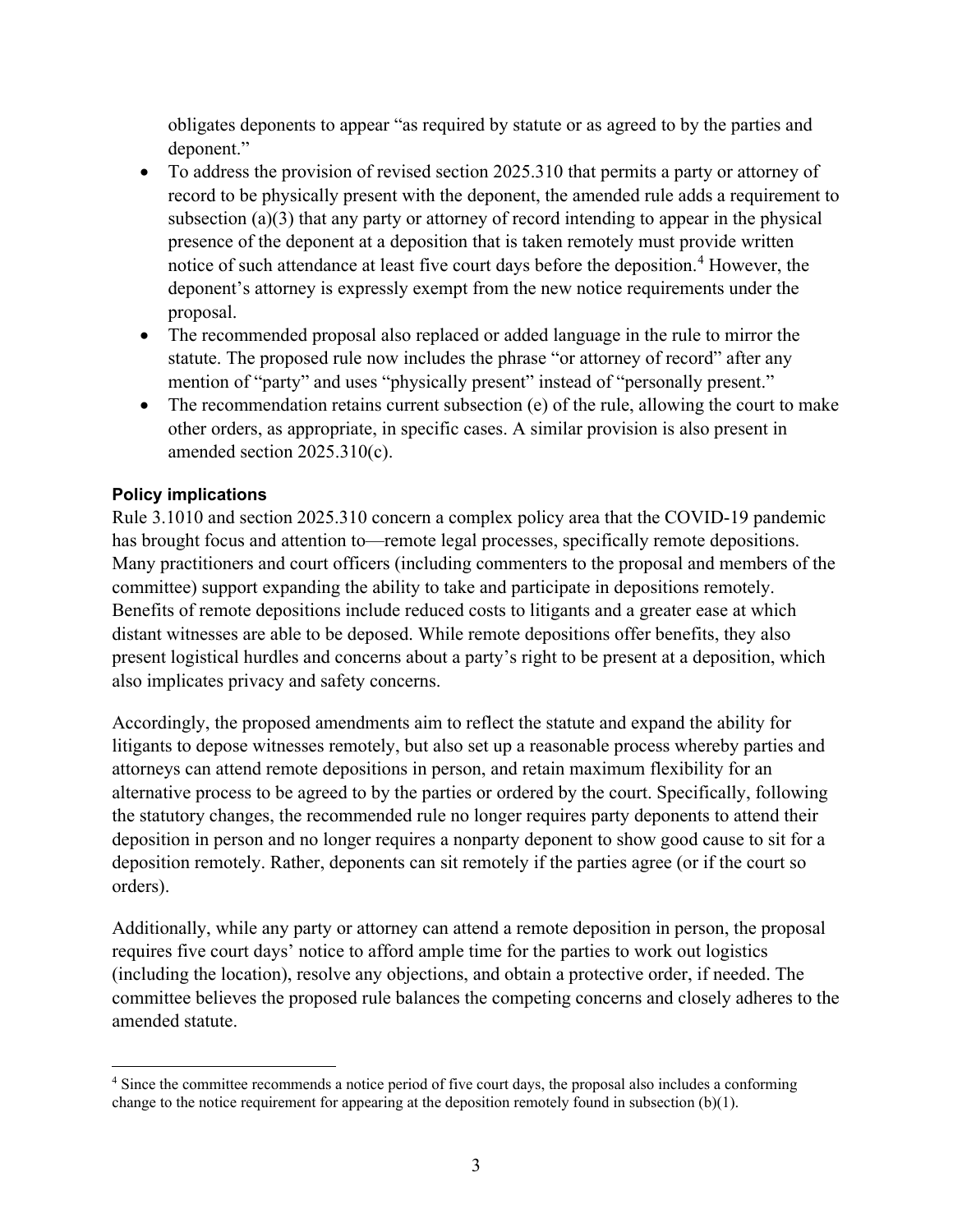#### **Comments**

The proposed amendments to rule 3.1010 were circulated for public comment between April 15 and May 27, 2021, as part of the regular spring comment cycle. Comments were received by 13 individuals and entities. The commenters included eight attorneys or law firms in private practice, the California Defense Counsel (CDC), the Consumer Attorneys of California (CAOC), the Orange County Bar Association, the Family Law and Juvenile Division of the Superior Court of Orange County, and the Superior Court of San Diego County. Of the 13 commenters, seven commenters agreed with the proposal without modification, one agreed if modified, three did not indicate a position but offered specific comments, and two did not agree with the proposal.

A chart setting forth all the comments and the committee's responses to the comments is attached at pages 8–18. The most significant comments are discussed below.

#### *Notice to attend remote depositions in person*

When the committee circulated the proposal for comment, subsection (a)(3) of the amended rule mandated *three* court days' notice for a party or attorney to be physically present with a remote deponent. The committee initially proposed three court days to be consistent with current subsection (b)(1), which contains a three-court-day-notice requirement to attend a deposition remotely. Two commenters, however, suggested that five court days' notice for an attorney or party to be physically present with a remote deponent is preferable to afford ample time for parties to object, to take protective action, or to make additional preparations. The committee also notes that in practice many parties are agreeing to arrangements for remote depositions, and the suggested change would provide more time for parties to reach agreement without court intervention. In addition to including this suggestion in the recommended proposal, the committee also proposes changing the notice requirements in subsection  $(b)(1)$  to five court days to retain consistency across the rule.

#### *Physical presence at remote depositions*

Multiple commenters also raised logistical and privacy concerns about the ability of a party or attorney to be physically present at a remote deposition, which is now permitted by statute. With regard to logistics, a party or attorney attending a remote deposition in person would need to know where the deponent will sit for the deposition and the current or proposed rule does not specifically address such a process. That said, the amendments to section 2025.310 and the proposed amendments to rule 3.1010 do not alter or shift the burden away from the party taking the deposition to determine the logistics of the deposition. Indeed, section 2025.310(d) expressly states that it does not "waive any other provision of this title, including, but not limited to, provisions regarding the time, place, or manner in which a deposition shall be conducted." Furthermore, subsection (c) of the rule affords the ability of parties to agree as to how the deponent will appear, and the notice requirement of subsection (a) provides the deposing party time to make appropriate arrangements if another party or attorney wishes to attend the deposition in person. As a final backstop, both the rule and the statute permit the court to make other orders in a specific action. (See proposed rule 3.1010(d) and § 2025.310(c).)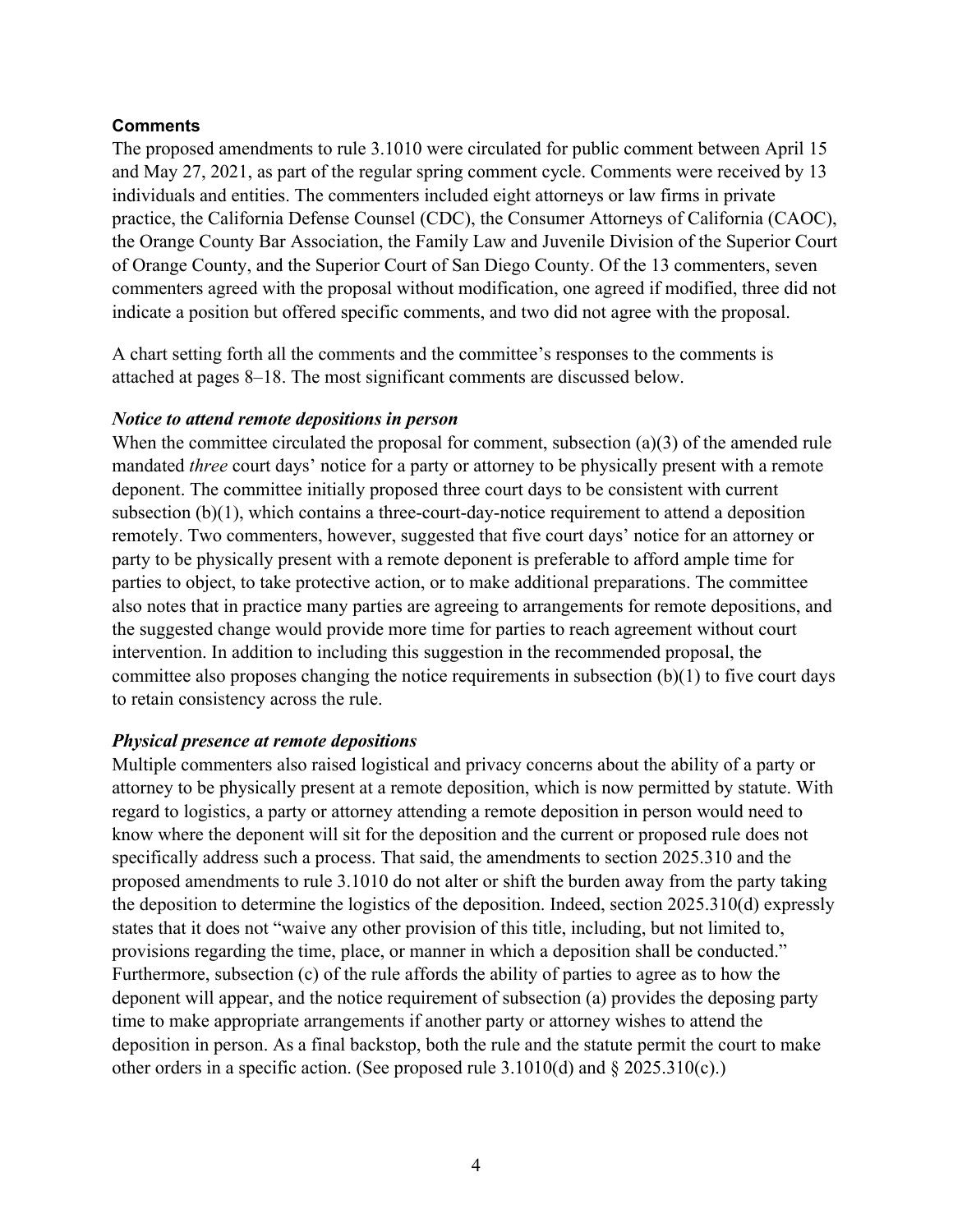Another commenter suggested that an attorney could use the proposed rule to "intrude on a deponent's home." However, as discussed above, the committee recommends a requirement that advance notice be provided for an attorney to be physically present with a remote deponent in order to provide time for the deponent or other parties to object or make arrangements acceptable to all parties. Additionally, the proposed rule and the statute provide that a party or attorney's ability to attend a deposition in the physical presence of the deponent is subject to section 2025.420, which allows any party, deponent, or affected person to move for a protective order and allows a court to issue an order protecting that person.

#### **Alternatives considered**

Because SB 1146 went into effect last September and expressly contradicts the current provisions of rule 3.1010, the advisory committee determined it must act and that taking no action would be inappropriate.

In addition to this recommendation, the committee considered the alternative of deleting rule 3.1010 altogether, to remove the conflict between rule 3.1010 and section 2025.310 without providing for anything further. A majority of the advisory committee ultimately decided, however, that providing guidance in the form of a rule of court is preferable. In particular, the committee concluded that amending rule 3.1010 to add a notice requirement for a party appearing at the deposition in the physical presence of a remote deponent was appropriate because the statute is silent on any such notice. Given the possibility that deponents may plan to participate in remote depositions from their homes, a notice requirement in order for other parties to be physically present was deemed crucial.

The committee also considered developing new rules governing the conduct of remote depositions, but concluded that it was too early in the process to determine what rules were needed. The committee will contemplate adding the issue to its agenda for next year.

#### **Fiscal and Operational Impacts**

Given that depositions, whether in person or remote, are primarily conducted without significant involvement of courts, the proposal is unlikely to have substantial fiscal and operational impacts on courts. The courts that commented on the proposal indicated that operational impacts will be limited to notifying court staff of the changes. The proposal may provide some cost savings to litigants and courts if more remote depositions are taken and fewer discovery disputes are brought before the courts.

#### **Attachments and Links**

- 1. Cal. Rules of Court, rule 3.1010, at pages 6–7
- 2. Chart of comments, at pages 8–18
- 3. Link A: SB 1146, *[https://leginfo.legislature.ca.gov/faces/billTextClient.xhtml?bill\\_id=201920200SB1146](https://leginfo.legislature.ca.gov/faces/billTextClient.xhtml?bill_id=201920200SB1146)*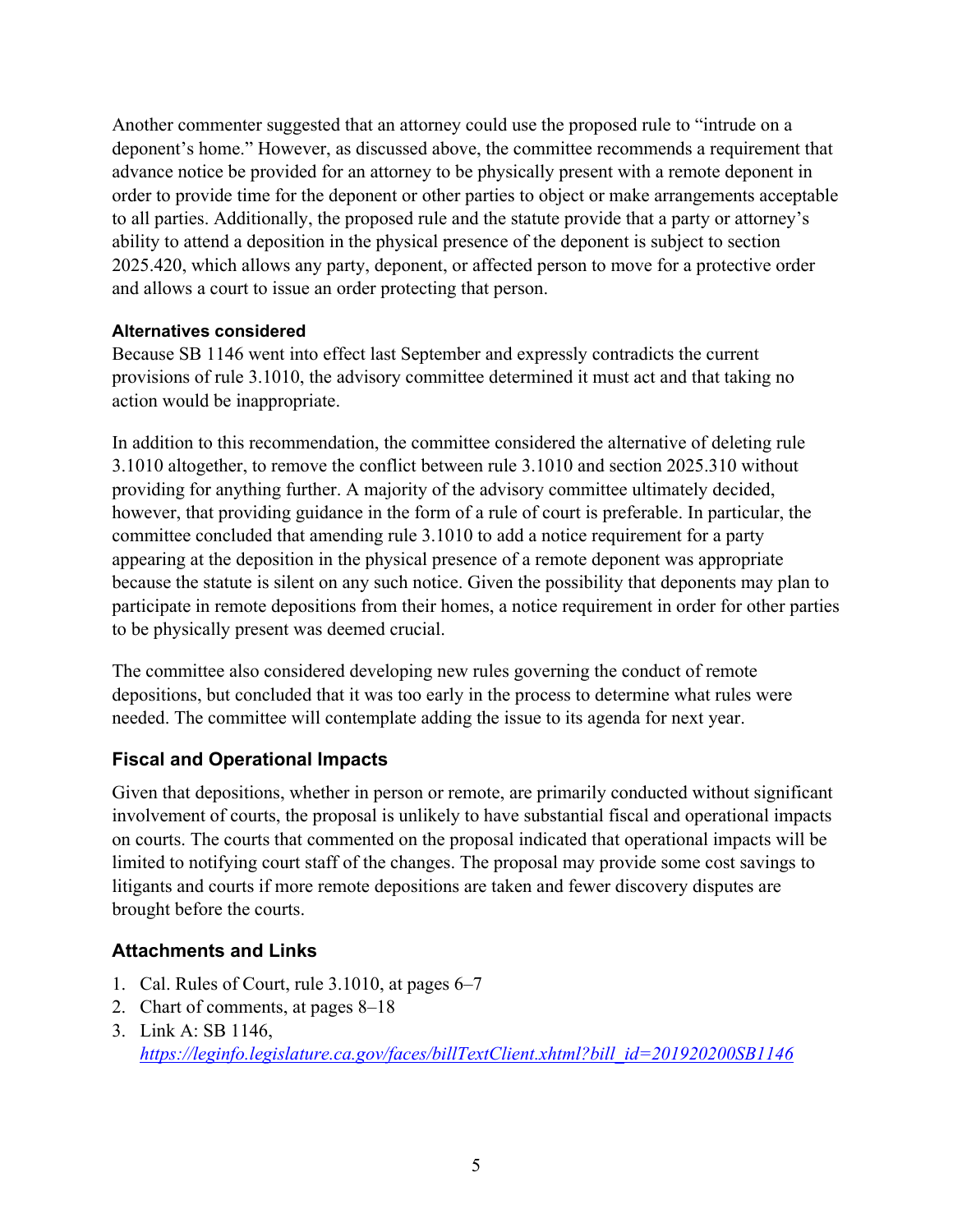Rule 3.1010 of the California Rules of Court is amended, effective January 1, 2022, to read:

|     | Rule 3.1010. Oral depositions by telephone, videoconference, or other remote<br>electronic means                                                                                                                                                                                                                                                                                                                                                  |
|-----|---------------------------------------------------------------------------------------------------------------------------------------------------------------------------------------------------------------------------------------------------------------------------------------------------------------------------------------------------------------------------------------------------------------------------------------------------|
| (a) | <b>Taking depositions</b>                                                                                                                                                                                                                                                                                                                                                                                                                         |
|     | Any party may take an oral deposition by telephone, videoconference, or other<br>remote electronic means, provided:                                                                                                                                                                                                                                                                                                                               |
|     | (1)<br>Notice is served with the notice of deposition or the subpoena;                                                                                                                                                                                                                                                                                                                                                                            |
|     | That party makes all arrangements for any other party to participate in the<br>(2)<br>deposition in an equivalent manner. However, each party so appearing must<br>pay all expenses incurred by it or properly allocated to it;                                                                                                                                                                                                                   |
|     | Any party or attorney of record may be personally physically present at the<br>(3)<br>deposition at the location of the deponent without giving prior written notice<br>of such appearance served by personal delivery, email, or fax, at least five<br>court days before the deposition, and subject to Code of Civil Procedure<br>section 2025.420. An attorney for the deponent may be physically present<br>with the deponent without notice. |
| (b) | Appearing and participating in depositions                                                                                                                                                                                                                                                                                                                                                                                                        |
|     | Any party, other than the deponent, or attorney of record may appear and<br>participate in an oral deposition by telephone, videoconference, or other remote<br>electronic means, provided:                                                                                                                                                                                                                                                       |
|     | Written notice of such appearance is served by personal delivery, email, or<br>(1)<br>fax at least three five court days before the deposition;                                                                                                                                                                                                                                                                                                   |
|     | The party so appearing makes all arrangements and pays all expenses<br>(2)<br>incurred for the appearance.                                                                                                                                                                                                                                                                                                                                        |
| (c) | <b>Party dDeponent's appearance</b>                                                                                                                                                                                                                                                                                                                                                                                                               |
|     | A party deponent must appear as required by statute or as agreed to by the parties<br>and deponent at his or her deposition in person and be in the presence of the<br>deposition officer.                                                                                                                                                                                                                                                        |
|     | (d) Nonparty deponent's appearance                                                                                                                                                                                                                                                                                                                                                                                                                |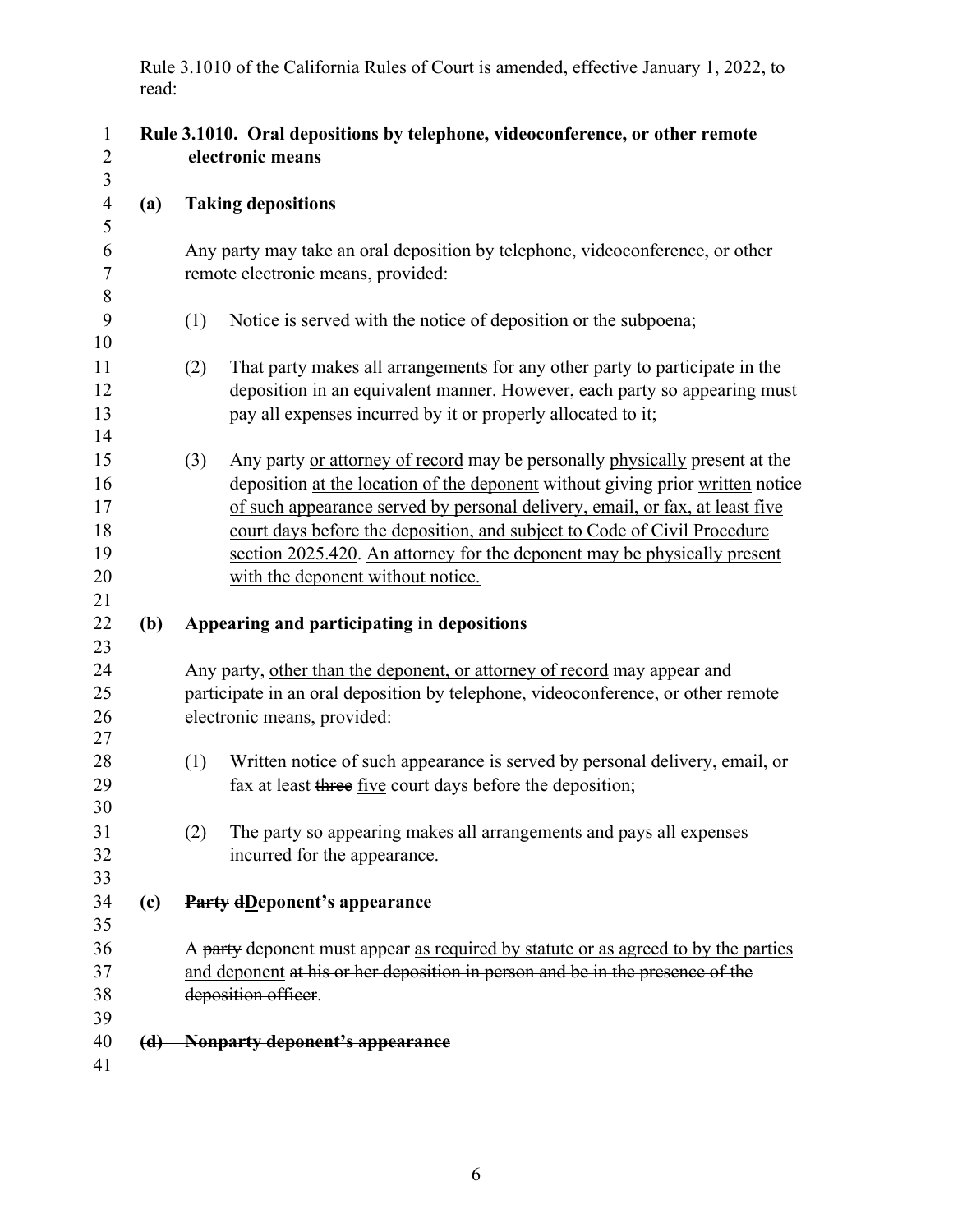A nonparty deponent may appear at his or her deposition by telephone, videoconference, or other remote electronic means with court approval upon a finding of good cause and no prejudice to any party. The deponent must be sworn in the presence of the deposition officer or by any other means stipulated to by the parties or ordered by the court. Any party may be personally present at the deposition. **(e) (d) Court orders** 

 On motion by any person, the court in a specific action may make such other orders as it deems appropriate.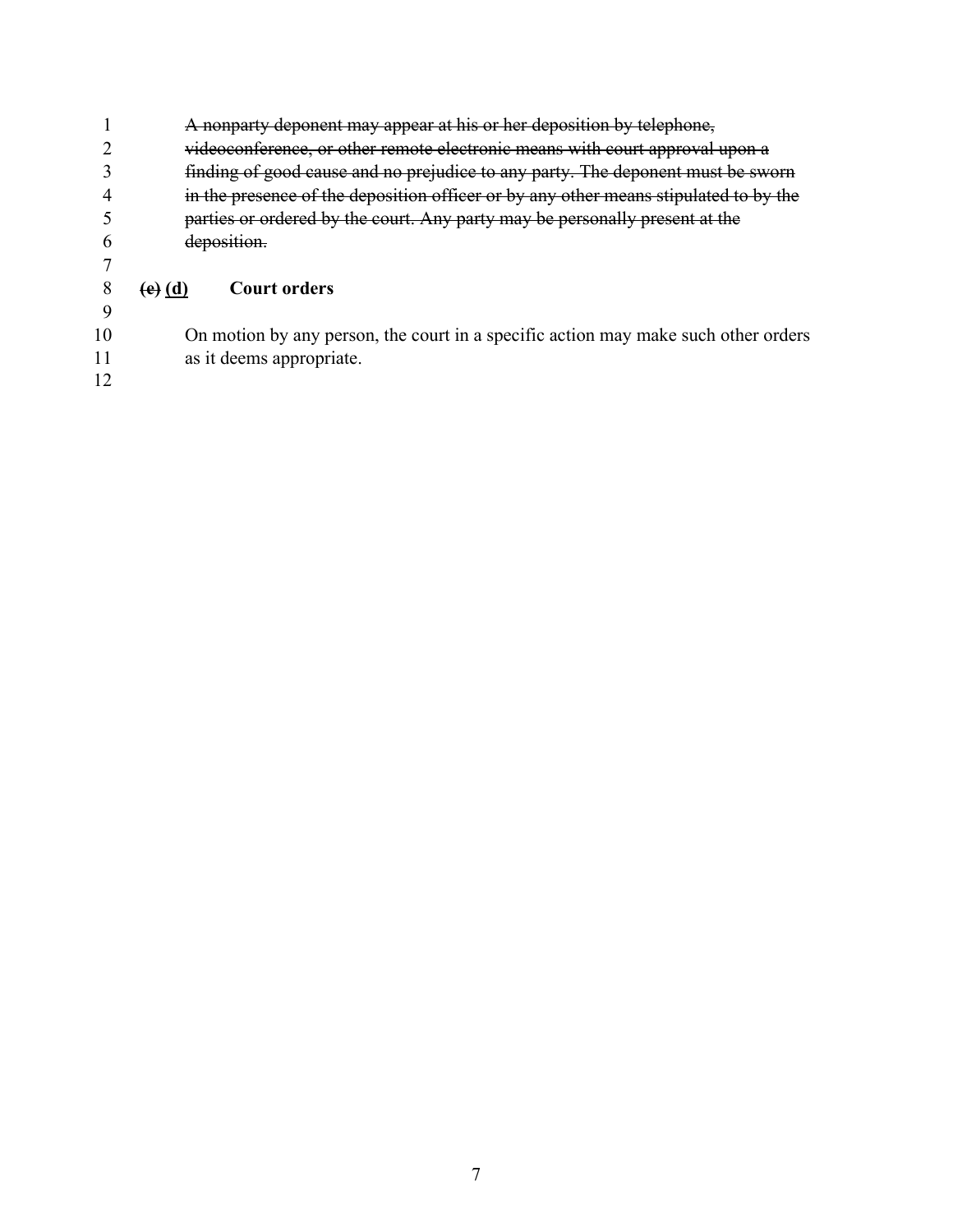#### **Discovery: Remote Depositions** (Amend Cal. Rules of Court, rule 3.1010)

All comments are verbatim unless indicated by an asterisk (\*).

|    | <b>Commenter</b>                                                    | <b>Position</b> | <b>Comment</b>                                                                                                                                                                                                                                                                                                                                                                                                                                                                                                                            | <b>Committee Response</b>                                                                                                                                                                                                                                                                                                                                                                                                                                                                                                                                                                 |
|----|---------------------------------------------------------------------|-----------------|-------------------------------------------------------------------------------------------------------------------------------------------------------------------------------------------------------------------------------------------------------------------------------------------------------------------------------------------------------------------------------------------------------------------------------------------------------------------------------------------------------------------------------------------|-------------------------------------------------------------------------------------------------------------------------------------------------------------------------------------------------------------------------------------------------------------------------------------------------------------------------------------------------------------------------------------------------------------------------------------------------------------------------------------------------------------------------------------------------------------------------------------------|
| 1. | California Defense Counsel<br>By Christopher E. Faenza<br>President | N               | On behalf of the California Defense Counsel,<br>we appreciate the opportunity to comment on<br>proposed changes to California Rule of Court<br>3.1010, dealing with remote depositions. The<br>California Defense Counsel is the legislative<br>arm of the combined membership in the<br>Association of Defense Counsel of Northern<br>California and Nevada and the Association of<br>Southern California Defense Counsel. Our<br>members specialize in the representation of<br>defendants in civil litigation.                         |                                                                                                                                                                                                                                                                                                                                                                                                                                                                                                                                                                                           |
|    |                                                                     |                 | Respectfully we believe that the proposed rule<br>changes should be withdrawn until further<br>discussion can occur over issues of clarity and<br>unintended consequences. Specifically, we<br>would raise the following concerns:                                                                                                                                                                                                                                                                                                        | The committee declines to withdraw the proposed<br>rule changes because as it stands, rule 3.1010 does<br>not conform to statute. The committee considered<br>deleting rule 3.1010 altogether, but decided that<br>the rule should be retained and require notice for a<br>party appearing at the deposition in the physical<br>presence of a remote deponent.                                                                                                                                                                                                                            |
|    |                                                                     |                 | Although we recognize that the<br>proposed rule changes are based upon<br>the language of SB 1146 (Chapter 112,<br>Statutes of 2020), which eliminated<br>distinctions between party/party<br>affiliated and third-party deponents, we<br>believe that at the implementation level,<br>distinctions are still necessary. While it<br>makes sense, for example, for lawyers<br>to advise third-party witnesses of an<br>intention to be present at a remote<br>deposition, the same obligation is<br>unnecessary for affiliated witnesses; | To the extent the commenter suggests retaining<br>the current rule's different treatment of party and<br>nonparty deponents, the committee declines to<br>make this change because it would be inconsistent<br>with the statute.<br>The committee believes that notice of an intention<br>to be physically present with a remote deponent is<br>proper for all witnesses due to privacy and safety<br>concerns and to allow the deponent, or their<br>attorney, to object. Moreover, the notice also<br>permits time for all the parties in the action to<br>agree to other arrangements. |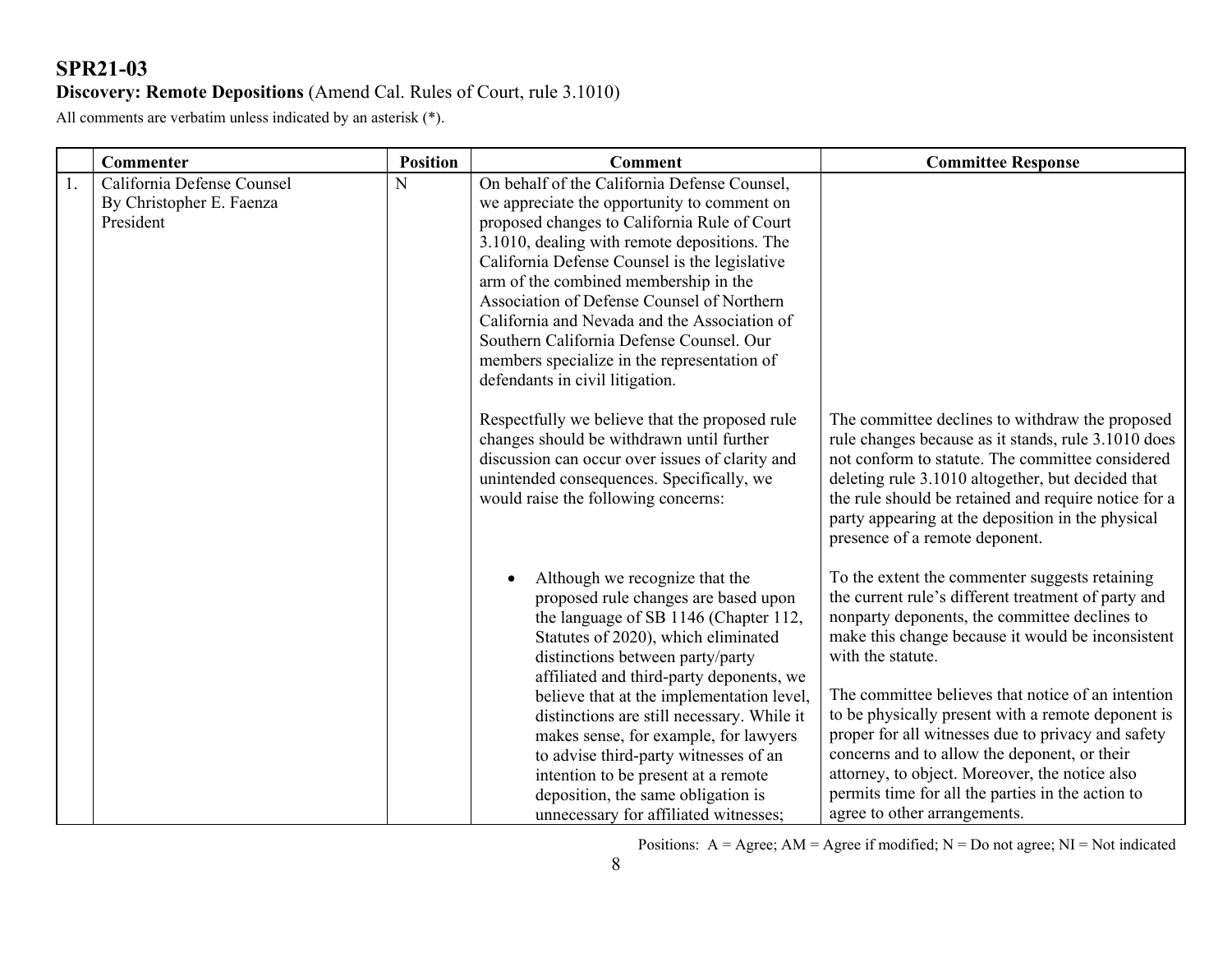#### **Discovery: Remote Depositions** (Amend Cal. Rules of Court, rule 3.1010)

All comments are verbatim unless indicated by an asterisk (\*).

| Commenter | <b>Position</b> | <b>Comment</b>                                                                                                                                                                                                                                                                                                                                                                                                                                                                                                                                                                                                                                                                                                                                                                                                                                      | <b>Committee Response</b>                                                                                                                                                                                                                                                                                                                                                                                                                                                                                                                                              |
|-----------|-----------------|-----------------------------------------------------------------------------------------------------------------------------------------------------------------------------------------------------------------------------------------------------------------------------------------------------------------------------------------------------------------------------------------------------------------------------------------------------------------------------------------------------------------------------------------------------------------------------------------------------------------------------------------------------------------------------------------------------------------------------------------------------------------------------------------------------------------------------------------------------|------------------------------------------------------------------------------------------------------------------------------------------------------------------------------------------------------------------------------------------------------------------------------------------------------------------------------------------------------------------------------------------------------------------------------------------------------------------------------------------------------------------------------------------------------------------------|
|           |                 | We recommend that the Advisory<br>Committee reconsider the timing of<br>notices for parties and lawyers to attend<br>remote depositions in person, and to<br>object or seek protective orders<br>concerning such attendance. First, we<br>believe that the notice should be<br>provided five days in advance of the<br>deposition instead of the proposed<br>three, in order to timely object, and<br>second, we recommend that the<br>Advisory Committee consider<br>permitting a simple objection to<br>attendance pursuant to Code of Civil<br>Procedure Section 2025.410 rather than<br>requiring a motion for protective order<br>under Section 2025.420. Especially in<br>the current environment, the protective<br>order procedure could unintentionally<br>assist lawyers in tying up the<br>depositions they do not want to see<br>occur. | In light of this and other comments, the proposal<br>has been modified to require at least five court<br>days' notice.<br>To the extent commenter suggests that the<br>reference to section 2025.420 be replaced with a<br>reference to 2025.410, the committee declines the<br>suggestion because the statute expressly provides<br>that the remote appearances are subject to section<br>2025.420.                                                                                                                                                                   |
|           |                 | Practical problems may arise<br>particularly in the context of a third-<br>party witness who opts to appear<br>remotely in the privacy of his/her own<br>home, office or other setting. As<br>currently proposed, an attorney could<br>give written notice of his/her intention<br>to be physically present at the location<br>of the third-party witness. First, the<br>attorney would need to know where the<br>witness was located. Second, what if the                                                                                                                                                                                                                                                                                                                                                                                          | The committee recognizes that remote depositions<br>may raise logistical questions that might not arise<br>with in-person depositions. That said, the<br>committee notes that neither the recommended<br>rule, nor section 2025.310, shifted the burden to<br>determine the location of the deposition away<br>from the deposing party. Additionally, both the<br>recommended rule, and the Code of Civil<br>Procedure permit parties to determine how a given<br>deposition will be conducted through agreement.<br>Finally, the required notice to be present in the |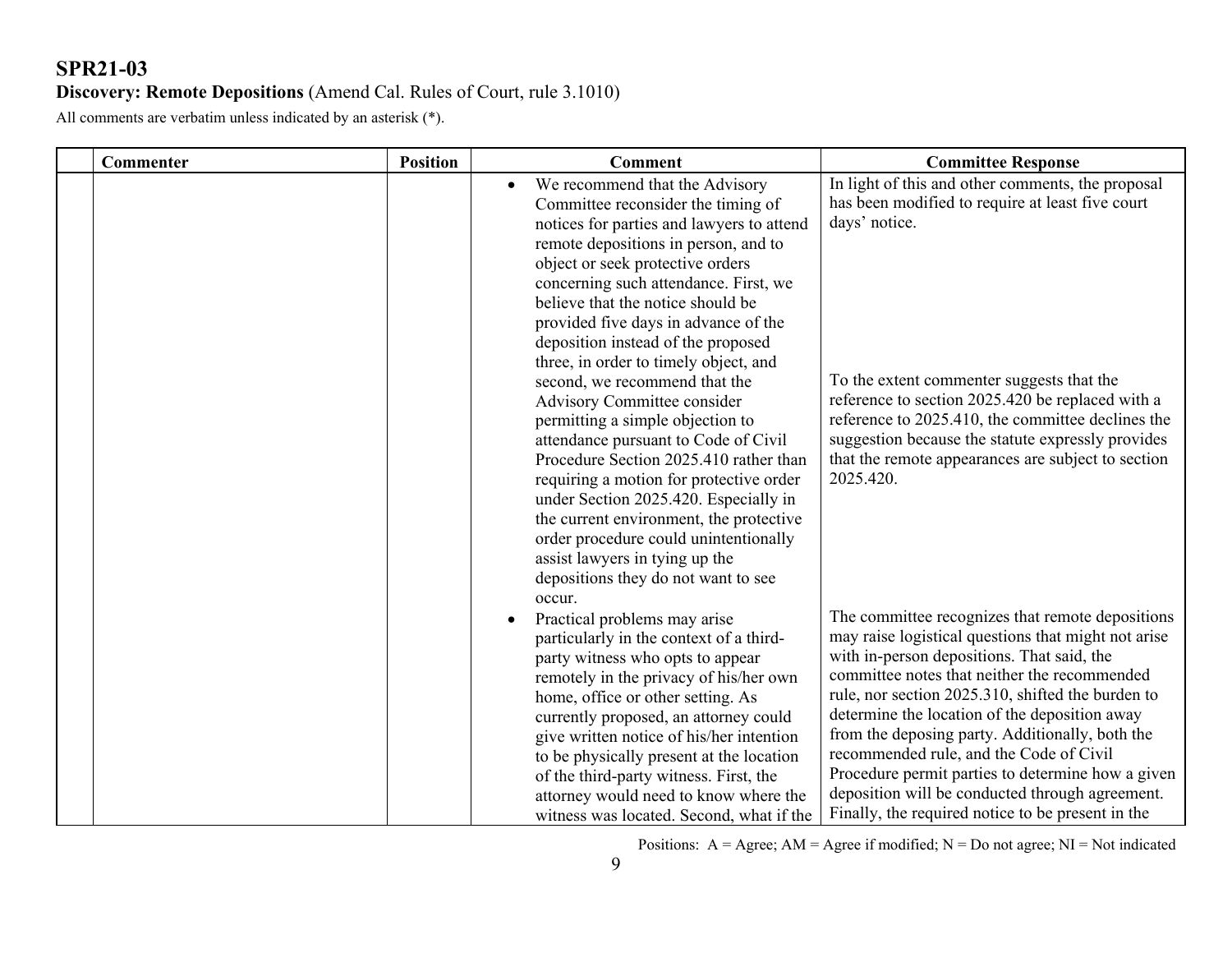#### **Discovery: Remote Depositions** (Amend Cal. Rules of Court, rule 3.1010)

All comments are verbatim unless indicated by an asterisk (\*).

|    | <b>Commenter</b>                                                                   | <b>Position</b> | <b>Comment</b>                                                                                                                                                                                                                                                                                                                                                                                                                                                                                                                                                | <b>Committee Response</b>                                                                                                                                                                                                                            |
|----|------------------------------------------------------------------------------------|-----------------|---------------------------------------------------------------------------------------------------------------------------------------------------------------------------------------------------------------------------------------------------------------------------------------------------------------------------------------------------------------------------------------------------------------------------------------------------------------------------------------------------------------------------------------------------------------|------------------------------------------------------------------------------------------------------------------------------------------------------------------------------------------------------------------------------------------------------|
|    |                                                                                    |                 | witness refused to allow the attorney to<br>be present in his/her home or office?<br>The privacy rights of an unrepresented<br>third-party witness should be<br>considered. These are examples of<br>practical problems that need to be<br>fleshed out.<br>Thank you for considering our view. We would                                                                                                                                                                                                                                                       | recommended rule provides an opportunity for the<br>parties to make arrangements that accommodate a<br>party or attorney's physical presence at a remote<br>deposition, or for the deponent to request a<br>protective order under section 2025.420. |
|    |                                                                                    |                 | be happy to answer any questions or provide<br>additional information upon request.                                                                                                                                                                                                                                                                                                                                                                                                                                                                           |                                                                                                                                                                                                                                                      |
| 2. | Consumer Attorneys of California<br>By Saveena Takhar, Esq.<br>Legislative Counsel | NI              | I write on behalf of the Consumer Attorneys of<br>California (CAOC) to comment on "SPR21-03<br>Discovery: Remote Depositions."<br>CAOC is a voluntary non-profit membership<br>organization of over 3,400 consumer attorneys<br>practicing throughout California. The<br>organization was founded in 1962 and many of<br>our members represent consumers in various<br>practice areas and have utilized remote<br>depositions authorized by the Judicial Council<br>Emergency Rules and SB 1146 (2020-Umberg).<br><b>Background: The Civil Court Shutdown</b> |                                                                                                                                                                                                                                                      |
|    |                                                                                    |                 | As a result of the COVID-19 pandemic, civil<br>trials have been suspended and hearings are<br>delayed and restricted. The civil courts are<br>suffering their biggest hit possibly of all time.<br>On March 27, 2020 the governor responded to<br>civil justice issues by authorizing Chief Justice<br>Tani Cantil-Sakauye to "take any action she                                                                                                                                                                                                            | The committee appreciates the information<br>provided.                                                                                                                                                                                               |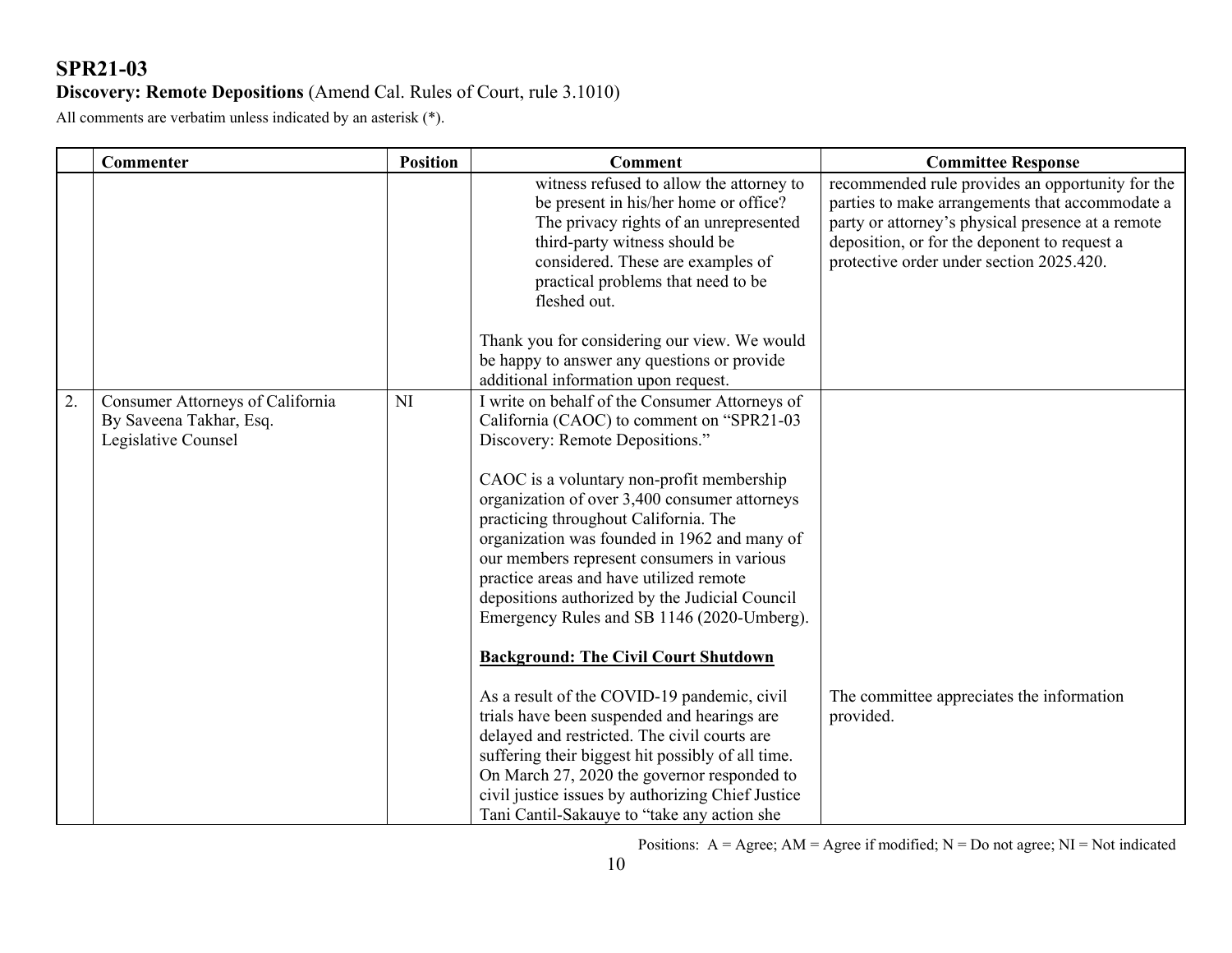### **Discovery: Remote Depositions** (Amend Cal. Rules of Court, rule 3.1010)

All comments are verbatim unless indicated by an asterisk (\*).

| deems necessary to maintain the safe and<br>orderly operation of that court." [FN 1<br>https://www.gov.ca.gov/wp-<br>content/uploads/2020/03/3.27.20-N-38-20.pdf]<br>Governor Newsom also specifically suspended<br>CCP $\S$ 2025.310 relating to remote depositions.<br>[FN 2 https://www.gov.ca.gov/wp-<br>content/uploads/2020/03/3.27.20-N-38-20.pdf]<br>The statutory suspension was intended to allow<br>attorneys to utilize remote depositions in every<br>case, circumventing a law that previously had<br>required that parties be deposed in the physical<br>presence of a reporter unless there was a<br>stipulation to the contrary.<br>Chief Justice Tani Cantil-Sakauye and the<br>Judicial Council responded to these requests<br>during their April 6 emergency meeting, issuing<br>a series of rules including Emergency Rule 11, |
|-----------------------------------------------------------------------------------------------------------------------------------------------------------------------------------------------------------------------------------------------------------------------------------------------------------------------------------------------------------------------------------------------------------------------------------------------------------------------------------------------------------------------------------------------------------------------------------------------------------------------------------------------------------------------------------------------------------------------------------------------------------------------------------------------------------------------------------------------------|
| which enacted rules for depositions through<br>remote electronic means. [FN 3<br>https://jcc.legistar.com/View.ashx?M=F&ID=8<br>234474&GUID=79611543-6A40-465C-8B8B-<br>D324F5CAE349]<br>CAOC then joined with the California Defense<br>Counsel (CDC) to sponsor SB 1146 (Umberg)<br>in 2020. SB 1146 took a must needed, first step<br>towards allowing justice to continue outside the<br>courtroom by codifying Judicial Council<br>Emergency Rules 11 to allow for remote<br>depositions.                                                                                                                                                                                                                                                                                                                                                      |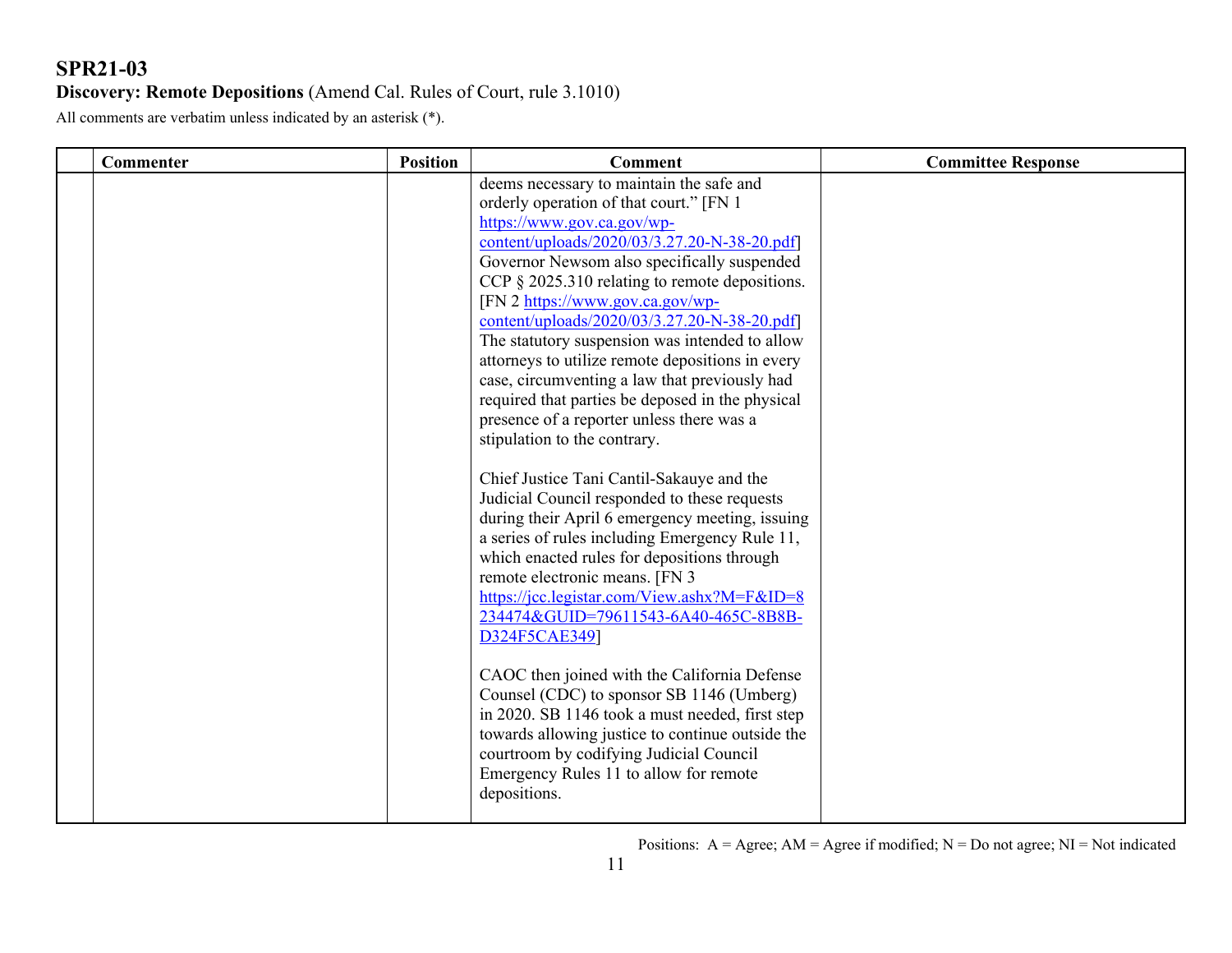#### **Discovery: Remote Depositions** (Amend Cal. Rules of Court, rule 3.1010)

All comments are verbatim unless indicated by an asterisk (\*).

| Commenter | <b>Position</b> | <b>Comment</b>                                                                                                                                                                                                                                                                                                                                                                                                                                                                                                                                                                                                                                                                                                                                                                                                                                                                                                                               | <b>Committee Response</b>                                                                                              |
|-----------|-----------------|----------------------------------------------------------------------------------------------------------------------------------------------------------------------------------------------------------------------------------------------------------------------------------------------------------------------------------------------------------------------------------------------------------------------------------------------------------------------------------------------------------------------------------------------------------------------------------------------------------------------------------------------------------------------------------------------------------------------------------------------------------------------------------------------------------------------------------------------------------------------------------------------------------------------------------------------|------------------------------------------------------------------------------------------------------------------------|
|           |                 | <b>General Comments</b><br>As soon as Emergency Rule 11went into effect,<br>the plaintiffs bar began to utilize remote<br>depositions. Removing the requirement that the<br>deponent be physically in the presence of the<br>deposition officer opened up not only a means<br>for depositions to be conducted safely during a<br>pandemic but it also created more efficient<br>procedures overall. Court reporters can now<br>offer their remote deposition services<br>throughout the state. Litigation in general has<br>also become more efficient by avoiding travel<br>costs and other expenses of in person<br>depositions.<br>Remote depositions are not without their flaws.<br>Our membership has reported being met with<br>resistance by opposing counsel either though<br>delay tactics or gamesmanship. However, on<br>balance remote depositions are an important<br>tool both during the pandemic and as we move<br>forward. |                                                                                                                        |
|           |                 | <b>Requested Amendment</b><br>CAOC agrees with the Judicial Council's<br>recommendation to require notice if the party or<br>attorney of record decides to exercises their<br>right under 2025.310 to be physically present<br>with the deponent. Many deponents sit for their<br>remote deposition in their home or a private<br>place. Given health concerns due to the<br>COVID-19 pandemic and general privacy<br>concerns we support an amendment to Rule                                                                                                                                                                                                                                                                                                                                                                                                                                                                               | In light of this and other comments, the proposal<br>has been modified to require at least five court<br>days' notice. |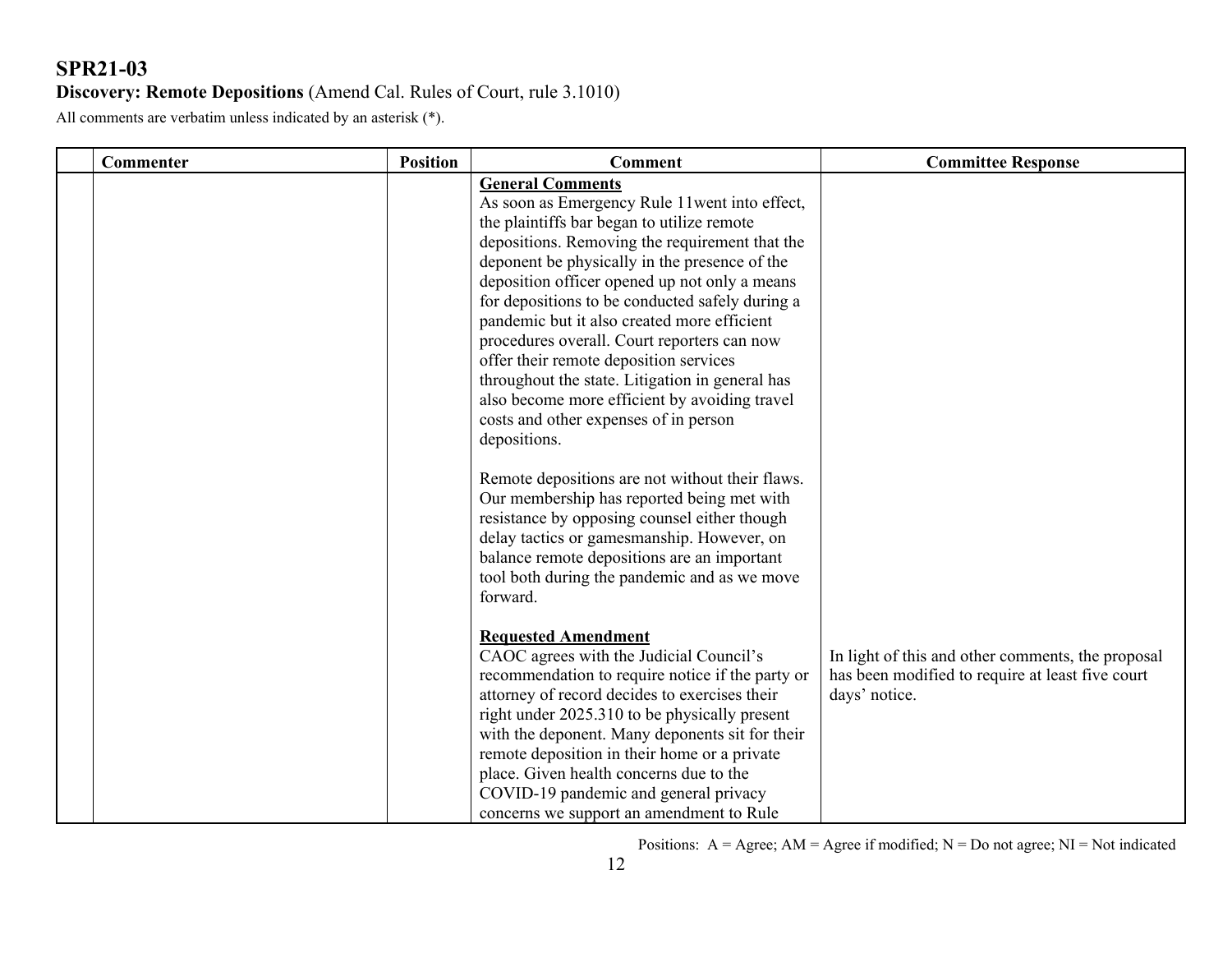#### **Discovery: Remote Depositions** (Amend Cal. Rules of Court, rule 3.1010)

All comments are verbatim unless indicated by an asterisk (\*).

|    | Commenter                                                                  | <b>Position</b> | <b>Comment</b>                                                                                                                                                                                                                                                                                                                                                                                                                                                                                                                                                                                                                                                                                                                                                                                                                                                                                                                                                                                                                                                                                                                                                                             | <b>Committee Response</b>                                           |
|----|----------------------------------------------------------------------------|-----------------|--------------------------------------------------------------------------------------------------------------------------------------------------------------------------------------------------------------------------------------------------------------------------------------------------------------------------------------------------------------------------------------------------------------------------------------------------------------------------------------------------------------------------------------------------------------------------------------------------------------------------------------------------------------------------------------------------------------------------------------------------------------------------------------------------------------------------------------------------------------------------------------------------------------------------------------------------------------------------------------------------------------------------------------------------------------------------------------------------------------------------------------------------------------------------------------------|---------------------------------------------------------------------|
|    |                                                                            |                 | $\overline{3.1010(a)}$ (3) requiring notice with a caveat.<br>CAOC urges the Judicial Council to extend the<br>time required from three court days to five court<br>days to give the deponent and their counsel the<br>necessary time to take any protective action or<br>make additional arrangements.<br>Requested amendment highlighted below:<br>(a) Taking depositions<br>Any party may take an oral deposition by<br>telephone, videoconference, or other remote<br>electronic means, provided:<br>(1) Notice is served with the notice of<br>deposition or the subpoena;<br>(2) That party makes all arrangements for any<br>other party to participate in the deposition in an<br>equivalent manner. However, each party so<br>appearing must pay all expenses incurred by it<br>or properly allocated to it;<br>(3) Any party or attorney of record may be<br>personally physically present at the deposition<br>at the location of the deponent without giving<br>prior written notice of such appearance served<br>by personal delivery, email, or fax, at least<br>three five court days before the deposition,<br>and subject to Code of Civil Procedure<br>section 2025.420. |                                                                     |
| 3. | Evans, Wieckowski, & Ward<br>By Cathleen Fralick<br>Attorney<br>Sacramento | A               | No specific comment.                                                                                                                                                                                                                                                                                                                                                                                                                                                                                                                                                                                                                                                                                                                                                                                                                                                                                                                                                                                                                                                                                                                                                                       | The committee notes the commenter's agreement<br>with the proposal. |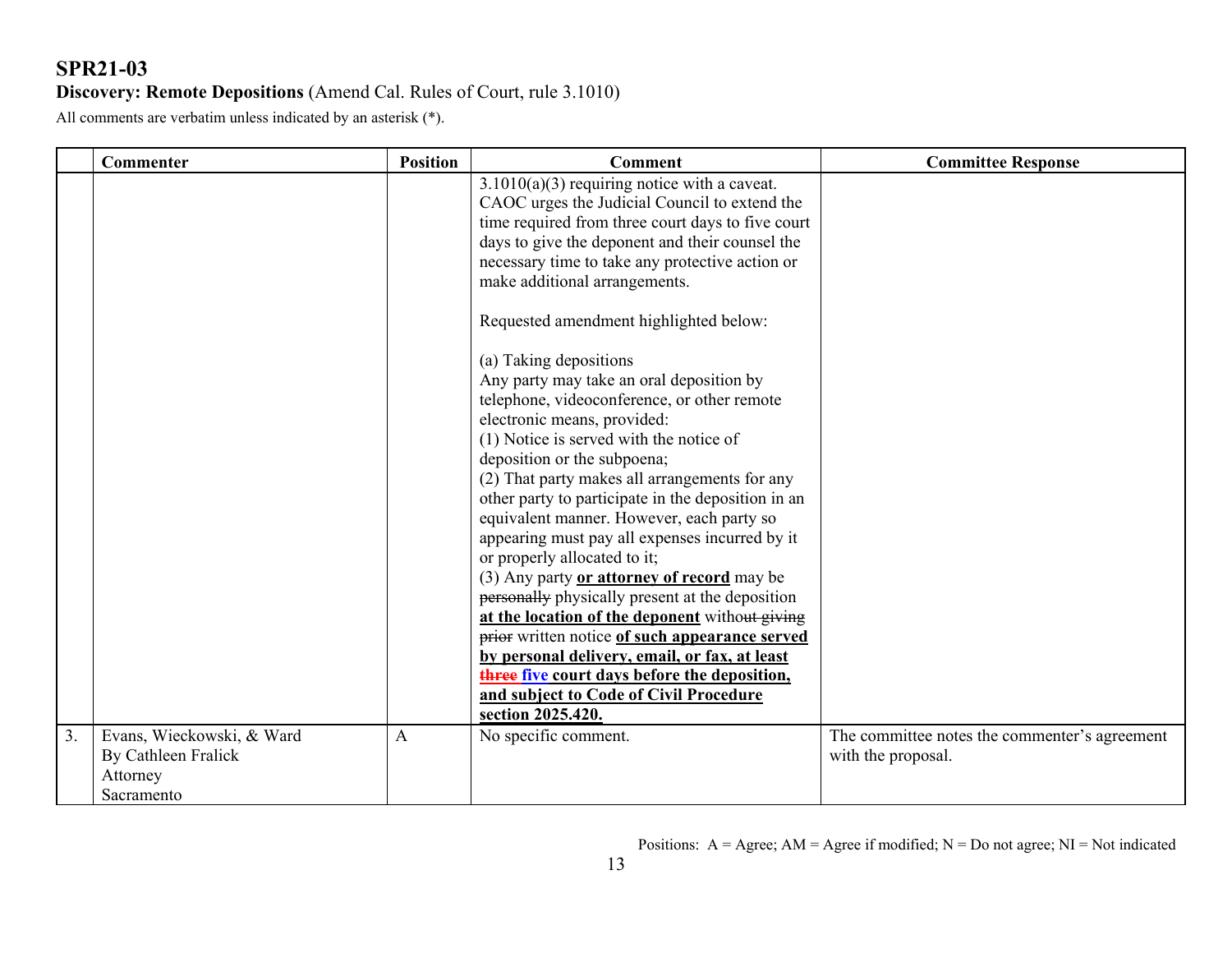### **Discovery: Remote Depositions** (Amend Cal. Rules of Court, rule 3.1010)

All comments are verbatim unless indicated by an asterisk (\*).

|    | <b>Commenter</b>                    | <b>Position</b> | <b>Comment</b>                                                                              | <b>Committee Response</b>                            |
|----|-------------------------------------|-----------------|---------------------------------------------------------------------------------------------|------------------------------------------------------|
| 4. | Frederico Stea                      | A               | No specific comment.                                                                        | The committee notes the commenter's agreement        |
|    | Attorney                            |                 |                                                                                             | with the proposal.                                   |
|    | Los Angeles                         |                 |                                                                                             |                                                      |
| 5. | Matthew Gardner                     | A               | No specific comment.                                                                        | The committee notes the commenter's agreement        |
|    | Attorney                            |                 |                                                                                             | with the proposal.                                   |
|    | Los Angeles                         |                 |                                                                                             |                                                      |
| 6. | Allegra Gorchynski                  | A               | No specific comment.                                                                        | The committee notes the commenter's agreement        |
|    | Attorney                            |                 |                                                                                             | with the proposal.                                   |
|    | Los Angeles                         |                 |                                                                                             |                                                      |
| 7. | Meechan, Rosenthal & Karpilow, P.C. | $\mathbf{A}$    | These comments relate to the proposed changes                                               | The committee notes the commenter's agreement        |
|    | By Rebecca Slay                     |                 | for Civil practice.                                                                         | with the proposal.                                   |
|    | Paralegal<br>Santa Rosa             |                 | Yes, continue remote depositions with the<br>recorder and deponent in separate locations!!! |                                                      |
| 8. | Orange County Bar Association       | N               | The proposal attempts to address the stated                                                 |                                                      |
|    | By Larisa M. Dinsmoor               |                 | purpose but introduces several ambiguities that                                             |                                                      |
|    | President                           |                 | would likely create confusion, uncertainty, and                                             |                                                      |
|    |                                     |                 | unnecessary litigation. Below are a few                                                     |                                                      |
|    |                                     |                 | examples.                                                                                   |                                                      |
|    |                                     |                 |                                                                                             |                                                      |
|    |                                     |                 | First, under Subsection $(a)(3)$ , an attorney of                                           | In light of this and other comments, the proposal    |
|    |                                     |                 | record who wishes to appear in person at the                                                | has been modified to expressly exclude the           |
|    |                                     |                 | location must provide written notice at least                                               | deponent's attorney from the required notice in      |
|    |                                     |                 | three court days before the deposition. But the                                             | subsection (a) $(3)$ . The committee also notes that |
|    |                                     |                 | proposal also adds "attorney of record" to the                                              | subsection (a) of the recommended rule only          |
|    |                                     |                 | language in subsection (b), meaning that under                                              | applies when the party taking the deposition does    |
|    |                                     |                 | Subsection $(b)(1)$ , an attorney of record must                                            | so remotely, meaning that notice for a physical      |
|    |                                     |                 | provide written notice that they intend to appear                                           | appearance at a deposition is only required at       |
|    |                                     |                 | remotely at least three days before the                                                     | remote depositions. Furthermore, in California       |
|    |                                     |                 | deposition. As a result, when subsections $(a)(3)$                                          | Rules of Court, rule 1.6 the term "party" includes   |
|    |                                     |                 | and $(b)(1)$ are read together, a party's                                                   | "the party's attorney of record." Accordingly, the   |
|    |                                     |                 | attorney—including the deposing or defending                                                | recommended amendment to subsection (b) does         |
|    |                                     |                 | <i>attorney</i> —would be required to provide notice                                        | not impose any new notice requirement on             |
|    |                                     |                 | three days before the deposition whether they                                               | attorneys of record.                                 |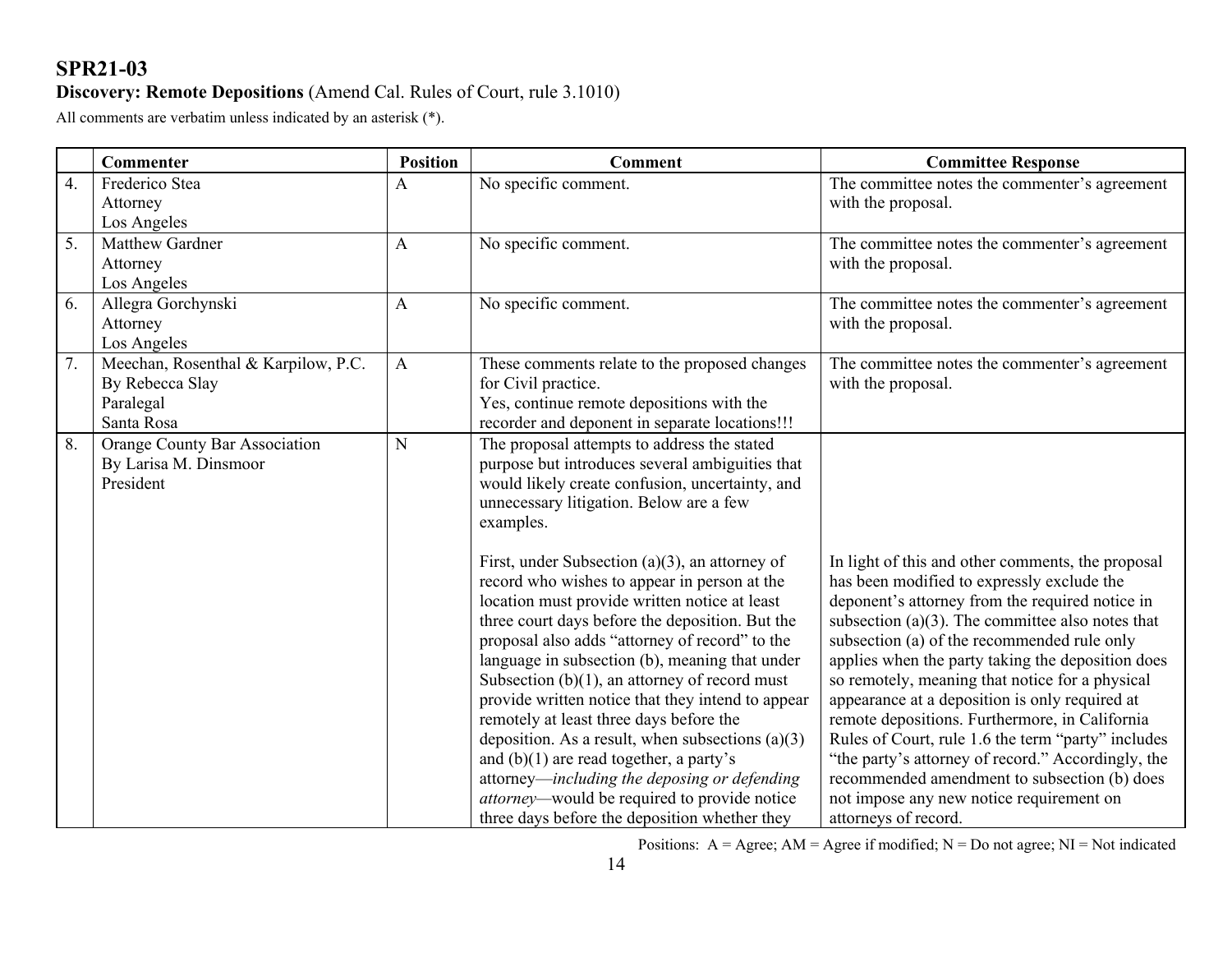### **Discovery: Remote Depositions** (Amend Cal. Rules of Court, rule 3.1010)

All comments are verbatim unless indicated by an asterisk (\*).

|  | Commenter | <b>Position</b> | <b>Comment</b>                                                                                                                                                                                                                                                                                                                                                                                                                                                                                                                                                                                                                                                                            | <b>Committee Response</b>                                                                                                                                                                                                                                                       |
|--|-----------|-----------------|-------------------------------------------------------------------------------------------------------------------------------------------------------------------------------------------------------------------------------------------------------------------------------------------------------------------------------------------------------------------------------------------------------------------------------------------------------------------------------------------------------------------------------------------------------------------------------------------------------------------------------------------------------------------------------------------|---------------------------------------------------------------------------------------------------------------------------------------------------------------------------------------------------------------------------------------------------------------------------------|
|  |           |                 | intended to appear in person or remotely. The<br>rule does not specify what the consequence<br>would be for a failure to provide the required<br>notice, but the language could be interpreted to<br>prohibit the attorney from attending the<br>deposition at all.                                                                                                                                                                                                                                                                                                                                                                                                                       | The committee declines to recommend an<br>amendment to the rule to specify the<br>consequences of not providing notice. The<br>recommended amendments, including the notice<br>in $(a)(3)$ , are intended only to implement the<br>provisions of revised section 2025.310.      |
|  |           |                 | Second, the proposed language in Subsection (c)<br>creates additional ambiguity by striking "party"<br>and replacing it with "deponent." Under the<br>proposed language, a deponent must appear as<br>required by statute. But, under Subsections (a)<br>and (b), "any party" may appear at a deposition<br>in person or remotely, so long as the party<br>provides three days' notice. Accordingly, if the<br>person being deposed is a party, the language is<br>unclear as to which Subsection needs to be<br>followed. Again, this tension in the language<br>will create confusion and result in unnecessary<br>motion practice that could be avoided if the rule<br>were clarified. | In light of this comment, the proposal has been<br>modified to include "other than the deponent" in<br>subsection (b).                                                                                                                                                          |
|  |           |                 | Finally, the heading of the Rule ("Oral<br>depositions by telephone, videoconference, or<br>other remote electronic means") indicates the<br>subsection is intended to apply only when the<br>deposition is noticed as a<br>telephonic/videoconference deposition. But,<br>Subsection (c) allows for a deponent to be<br>required to attend in person. It is therefore<br>unclear whether the rule is also intended to<br>apply when the deposition notice designates the<br>deposition as being in person. In those cases,                                                                                                                                                               | The committee declines to recommend modifying<br>the heading of the rule because subsections (a)<br>and (b) apply to remote deposition participants<br>and subsection (c) does not provide any additional<br>requirements or protections for remote or in-<br>person deponents. |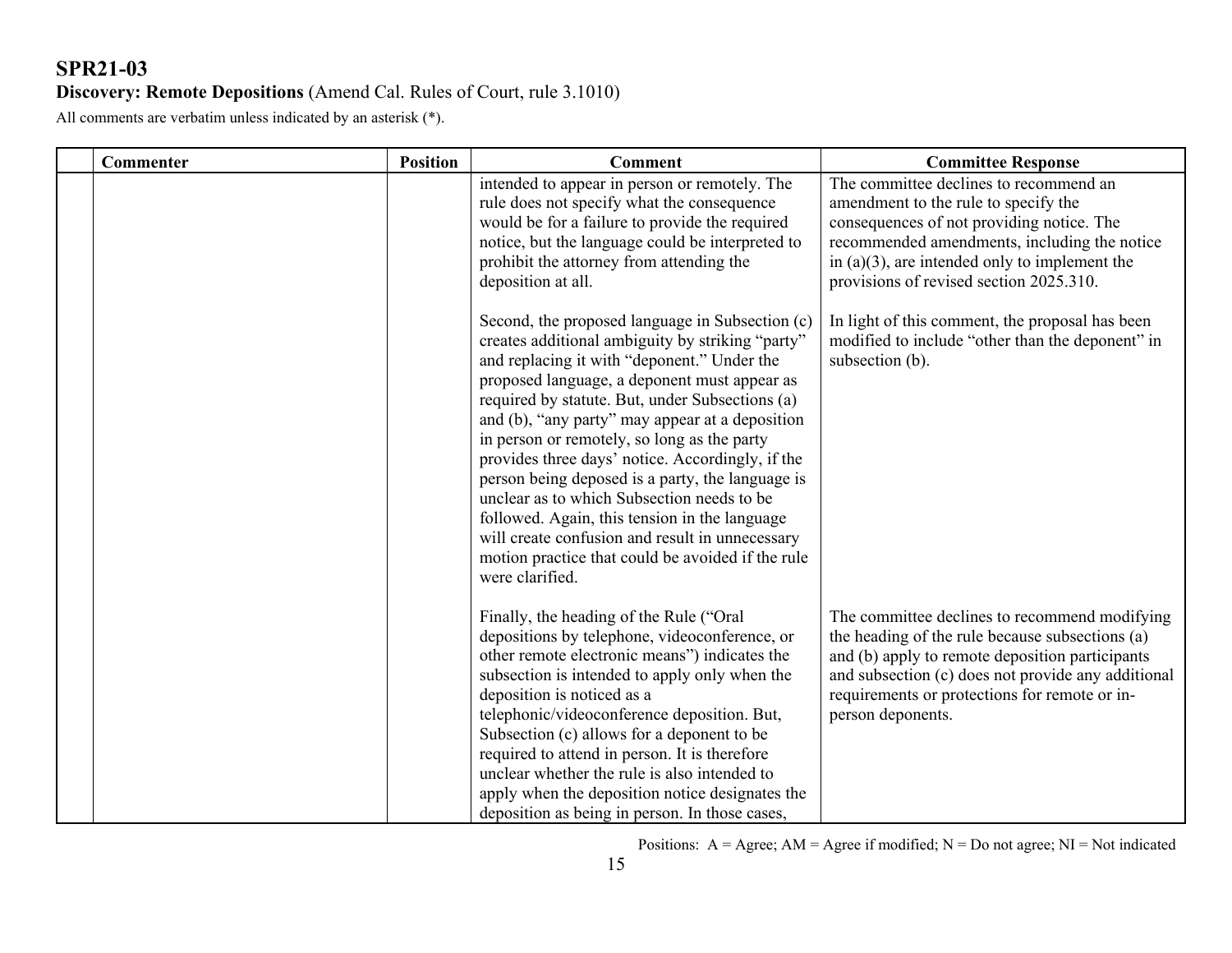### **Discovery: Remote Depositions** (Amend Cal. Rules of Court, rule 3.1010)

All comments are verbatim unless indicated by an asterisk (\*).

|     | Commenter                                                                                | <b>Position</b> | <b>Comment</b>                                                                                                                                                                                                                                                                                                       | <b>Committee Response</b>                                                                                                                                                                                                                                                                                                                                                                                                                                                                                                                                                                                                                                                                                                                                                                                            |
|-----|------------------------------------------------------------------------------------------|-----------------|----------------------------------------------------------------------------------------------------------------------------------------------------------------------------------------------------------------------------------------------------------------------------------------------------------------------|----------------------------------------------------------------------------------------------------------------------------------------------------------------------------------------------------------------------------------------------------------------------------------------------------------------------------------------------------------------------------------------------------------------------------------------------------------------------------------------------------------------------------------------------------------------------------------------------------------------------------------------------------------------------------------------------------------------------------------------------------------------------------------------------------------------------|
|     |                                                                                          |                 | would this rule apply? Would certain<br>subsections apply? Given that the rule could be<br>interpreted to cover in-person depositions as<br>well, the language of the rule should be clarified<br>to specify whether the Judicial Council believes<br>it applies only in "remote" depositions or all<br>depositions. |                                                                                                                                                                                                                                                                                                                                                                                                                                                                                                                                                                                                                                                                                                                                                                                                                      |
| 9.  | Marcy L. Gribin Sanchez<br><b>Associate Attorney</b><br>Los Angeles                      | A               | No specific comment.                                                                                                                                                                                                                                                                                                 | The committee notes the commenter's agreement<br>with the proposal.                                                                                                                                                                                                                                                                                                                                                                                                                                                                                                                                                                                                                                                                                                                                                  |
| 10. | Spinelli, Donald, Nott<br>By Natasha N. Langenfeld<br>Attorney<br>Sacramento             | NI              | Regarding the below rule amendment, we are<br>concerned that an attorney could use this<br>proposed rule to intrude on a deponent's home<br>for a deposition. We appreciate your<br>consideration of this concern.                                                                                                   | The committee appreciates the concern and notes<br>that revised Code of Civil Procedure section<br>2025.310 expressly provides the right of parties<br>and attorneys to be physically present with<br>deponents. The committee added the required<br>notice to subsection (a) of the rule to address the<br>safety and privacy concerns by providing time for<br>deponents to object, request a protective order, or<br>make other arrangements. Additionally, the<br>committee notes that neither the recommended<br>rule, nor section 2025.310 shifted the burden to<br>determine the location of the deposition away<br>from the deposing party. In light of this and other<br>comments, the rule has been amended to require<br>at least five court days' notice to physically<br>appear at a remote deposition. |
| 11. | Superior Court of California, County<br>of Orange<br>By Family Law and Juvenile Division | NI              | <b>Request for Specific Comments</b><br>• Does the proposal appropriately address the<br>stated purpose?<br>Yes, the proposal appropriately addresses the<br>stated purpose.                                                                                                                                         | The committee appreciates the information<br>provided and has included the implementation<br>requirements in the report to the Judicial Council.                                                                                                                                                                                                                                                                                                                                                                                                                                                                                                                                                                                                                                                                     |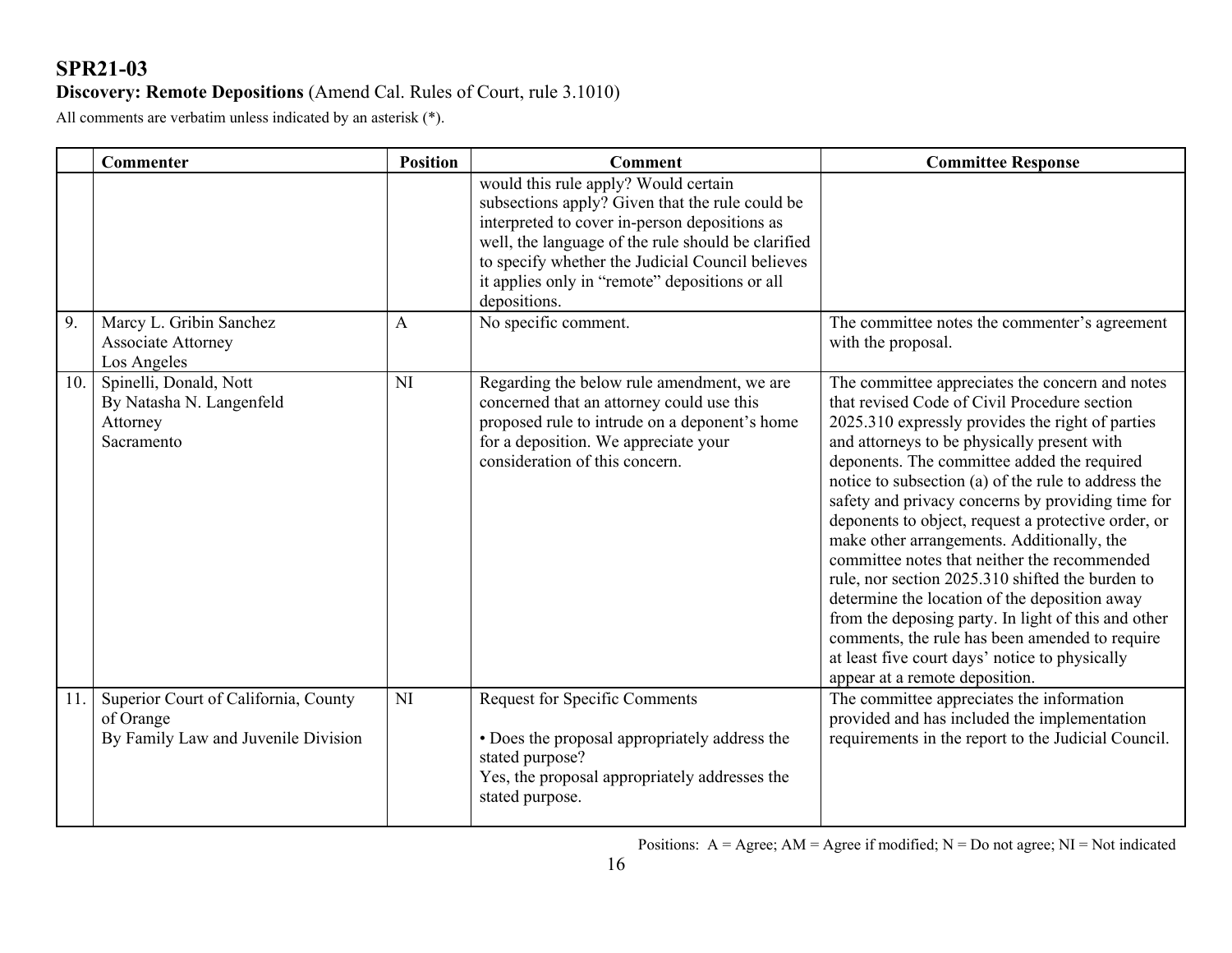### **Discovery: Remote Depositions** (Amend Cal. Rules of Court, rule 3.1010)

All comments are verbatim unless indicated by an asterisk (\*).

|     | Commenter                                                                                         | <b>Position</b> | <b>Comment</b>                                                                                                                                                                                                                                                                                                                                                                                                                                                        | <b>Committee Response</b>                                                                                                                        |
|-----|---------------------------------------------------------------------------------------------------|-----------------|-----------------------------------------------------------------------------------------------------------------------------------------------------------------------------------------------------------------------------------------------------------------------------------------------------------------------------------------------------------------------------------------------------------------------------------------------------------------------|--------------------------------------------------------------------------------------------------------------------------------------------------|
|     |                                                                                                   |                 | • Would the proposal provide cost savings? If<br>so, please quantify.<br>No, I don't believe the proposal will provide<br>cost savings.                                                                                                                                                                                                                                                                                                                               |                                                                                                                                                  |
|     |                                                                                                   |                 | • What would the implementation requirements<br>be for courts-for example, training staff<br>(please identify position and expected hours of<br>training), revising processes and procedures<br>(please describe), changing docket codes in case<br>management systems, or modifying case<br>management systems?<br>This proposal will not have significant<br>implementation requirements. Training will<br>consist of informing staff of the notice<br>requirement. |                                                                                                                                                  |
|     |                                                                                                   |                 | • Would 3 months from Judicial Council<br>approval of this proposal until its effective date<br>provide sufficient time for implementation?<br>Yes, 3 months is sufficient time for<br>implementation.                                                                                                                                                                                                                                                                |                                                                                                                                                  |
|     |                                                                                                   |                 | • How well would this proposal work in courts<br>of different sizes?<br>I believe this proposal will work in courts of<br>different sizes.                                                                                                                                                                                                                                                                                                                            |                                                                                                                                                  |
| 12. | Superior Court of California, County<br>of San Diego<br>By Mike Roddy<br><b>Executive Officer</b> | A               | • Does the proposal appropriately address the<br>stated purpose?<br>Yes.                                                                                                                                                                                                                                                                                                                                                                                              | The committee appreciates the information<br>provided and has included the implementation<br>requirements in the report to the Judicial Council. |
|     |                                                                                                   |                 | • Would the proposal provide cost savings? If<br>so, please quantify.                                                                                                                                                                                                                                                                                                                                                                                                 |                                                                                                                                                  |